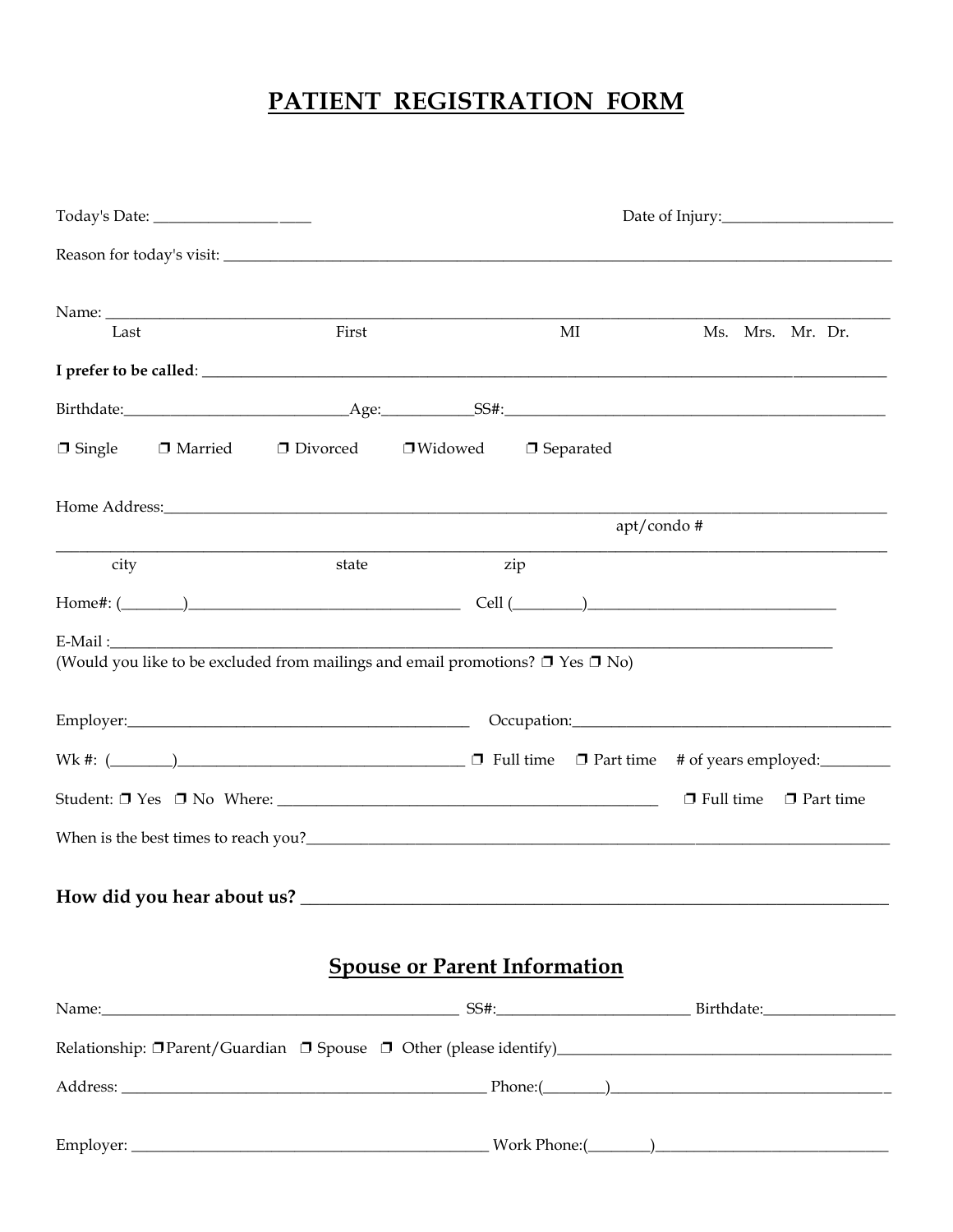# **Responsible Party (Guarantor) Information**

| Check one: $\Box$ Self | $\Box$                                                                                                                                                                                                                               | Spouse                       | Parent<br>$\Box$ |               |     |
|------------------------|--------------------------------------------------------------------------------------------------------------------------------------------------------------------------------------------------------------------------------------|------------------------------|------------------|---------------|-----|
|                        |                                                                                                                                                                                                                                      |                              |                  |               |     |
| Last                   | First                                                                                                                                                                                                                                |                              | MI               |               |     |
|                        |                                                                                                                                                                                                                                      |                              |                  |               |     |
|                        |                                                                                                                                                                                                                                      |                              |                  |               |     |
|                        |                                                                                                                                                                                                                                      |                              |                  |               |     |
|                        |                                                                                                                                                                                                                                      |                              |                  |               |     |
|                        |                                                                                                                                                                                                                                      | <b>Insurance Information</b> |                  |               |     |
|                        | ALL PATIENTS- please fill out this section, even if your procedure/treatment will not be covered. This information may<br>be necessary when ordering laboratory or other tests.                                                      |                              |                  |               |     |
|                        | Primary Insurance: <u>and the contract of the contract of the Planet Contract of the contract of the contract of the contract of the contract of the contract of the contract of the contract of the contract of the contract of</u> |                              |                  |               |     |
|                        |                                                                                                                                                                                                                                      |                              |                  |               |     |
|                        | Claims Office Address: (street or P.O. Box) city                                                                                                                                                                                     |                              | state            | zip           |     |
|                        | Claims Office Phone #:______________________Group #:______________________Policy #:___________________________                                                                                                                       |                              |                  |               |     |
|                        | Policy Holder Name: 1980 Manual Co-pay Amount \$:                                                                                                                                                                                    |                              |                  |               |     |
|                        |                                                                                                                                                                                                                                      |                              |                  |               |     |
|                        | Insured's Relationship to Patient: □ Self □ Spouse □ Child □ Other_________________________________                                                                                                                                  |                              |                  |               |     |
|                        | Secondary Insurance: 1990 Manual Manual Plan name: 2001 Manual Manual Manual Manual Manual Manual Manual Manua                                                                                                                       |                              |                  |               |     |
|                        |                                                                                                                                                                                                                                      |                              |                  |               |     |
| Claims Office Address: | mailing address (street or P.O. Box)                                                                                                                                                                                                 |                              | city             | state         | zip |
|                        | Claims Office Phone #: Group #: Group #: Policy #: Policy #:                                                                                                                                                                         |                              |                  |               |     |
|                        | Policy Holder Name: Co-pay Amount \$:                                                                                                                                                                                                |                              |                  |               |     |
|                        |                                                                                                                                                                                                                                      |                              |                  |               |     |
|                        | Insured's Relationship to Patient: □Self □Spouse □Child                                                                                                                                                                              |                              |                  | $\Box$ $\Box$ |     |
|                        |                                                                                                                                                                                                                                      |                              |                  |               |     |
|                        |                                                                                                                                                                                                                                      |                              |                  |               |     |
|                        | IN THE EVENT OF AN EMERGENCY, WHOM SHOULD WE CONTACT?                                                                                                                                                                                |                              |                  |               |     |
|                        | Name: <u>Name:</u> Phone: (2002)                                                                                                                                                                                                     |                              |                  |               |     |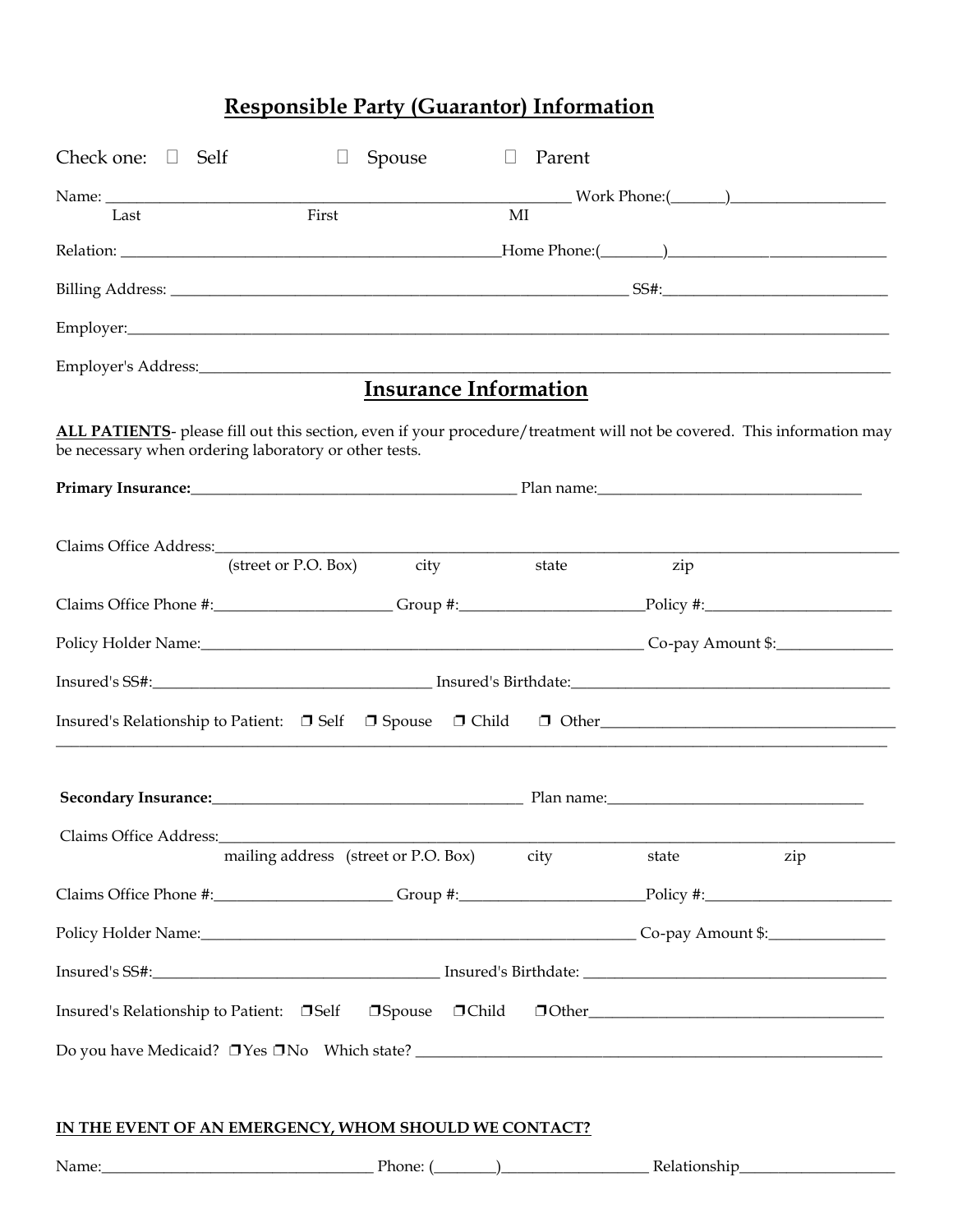# **Medical History**

|                                                                                                                                                                                                          |                                                                                                                                                                                                                                                                                                      |  |                                                                                                                                                                                                                              |                                     | Date:                                                                                                                                                                                                                                                                                                                    |
|----------------------------------------------------------------------------------------------------------------------------------------------------------------------------------------------------------|------------------------------------------------------------------------------------------------------------------------------------------------------------------------------------------------------------------------------------------------------------------------------------------------------|--|------------------------------------------------------------------------------------------------------------------------------------------------------------------------------------------------------------------------------|-------------------------------------|--------------------------------------------------------------------------------------------------------------------------------------------------------------------------------------------------------------------------------------------------------------------------------------------------------------------------|
|                                                                                                                                                                                                          | regulations as noted in our Notice of Privacy Practices.                                                                                                                                                                                                                                             |  |                                                                                                                                                                                                                              |                                     | Confidential Record: The information you provide will help us make the best decisions regarding your medical care and is only released according to HIPAA                                                                                                                                                                |
|                                                                                                                                                                                                          | What is your Height? _________ ft ____________ in Weight? _______________________ lbs                                                                                                                                                                                                                |  |                                                                                                                                                                                                                              |                                     |                                                                                                                                                                                                                                                                                                                          |
|                                                                                                                                                                                                          |                                                                                                                                                                                                                                                                                                      |  |                                                                                                                                                                                                                              |                                     |                                                                                                                                                                                                                                                                                                                          |
|                                                                                                                                                                                                          |                                                                                                                                                                                                                                                                                                      |  |                                                                                                                                                                                                                              |                                     | Type of Reaction: □Hives/Rash □Anaphylaxis (Severe Reaction with difficulty breathing)□ other                                                                                                                                                                                                                            |
|                                                                                                                                                                                                          | Medications: (name, dosage, and frequency)                                                                                                                                                                                                                                                           |  |                                                                                                                                                                                                                              |                                     |                                                                                                                                                                                                                                                                                                                          |
|                                                                                                                                                                                                          |                                                                                                                                                                                                                                                                                                      |  |                                                                                                                                                                                                                              |                                     |                                                                                                                                                                                                                                                                                                                          |
|                                                                                                                                                                                                          |                                                                                                                                                                                                                                                                                                      |  |                                                                                                                                                                                                                              |                                     |                                                                                                                                                                                                                                                                                                                          |
|                                                                                                                                                                                                          |                                                                                                                                                                                                                                                                                                      |  |                                                                                                                                                                                                                              |                                     | Non-prescription: $\Box$ yes $\Box$ no                                                                                                                                                                                                                                                                                   |
| For Women:                                                                                                                                                                                               | Do you take Birth Control Pills?<br>Are you pregnant?<br>Are you nursing?                                                                                                                                                                                                                            |  | $\Box$ yes<br>$\Box$ yes<br>$\Box$ yes                                                                                                                                                                                       | $\Box$ no<br>$\Box$ no<br>$\Box$ no |                                                                                                                                                                                                                                                                                                                          |
| <b>Have you EVER had:</b>                                                                                                                                                                                |                                                                                                                                                                                                                                                                                                      |  |                                                                                                                                                                                                                              |                                     |                                                                                                                                                                                                                                                                                                                          |
| <u>Y N</u><br>$\Box$ Heavy Scarring/Keloids<br>$\Box$ Hemophilia                                                                                                                                         | $\Box$ Hepatitis/Jaundice (skin or eyes turned yellow)<br>$\Box$ $\Box$ Prolonged bleeding or excessive bruising<br>$\Box$ $\Box$ Trouble with bleeding with surgery or Wisdom teeth<br>$\Box$ $\Box$ Family member with bleeding problems<br>$\Box$ Blood clots in the legs, lungs/Thrombophlebitis |  |                                                                                                                                                                                                                              | Y N<br>$\Box$ Bronchitis            | $\Box$ $\Box$ Sleep apnea/Severe snoring or use CPAP Mask<br>$\Box$ $\Box$ Asthma or emphysema<br>$\Box$ $\Box$ Do you use an inhaler<br>$\Box$ $\Box$ Taken Cortisone/Prednisone/Steroids in past year<br>$\Box$ $\Box$ Shortness of breath on exertion<br>$\Box$ $\Box$ Cough up blood, loss of appetite, night sweats |
| $\Box$ $\Box$ High blood pressure<br>$\Box$ $\Box$ Murmur: Type:<br>$\Box$ $\Box$ Mitral Valve Prolapse<br>$\Box$ $\Box$ Echocardiogram exam of the heart<br>$\Box$ Irregular heart beat or palpitations |                                                                                                                                                                                                                                                                                                      |  | $\Box$ $\Box$ Trouble breathing when lying flat<br>$\Box$ $\Box$ Diabetes; # of years<br>$\Box$ $\Box$ Difficulty healing wounds<br>$\Box$ Unexplained weight loss /Fever/Chills<br>$\Box$ $\Box$ Severe /Frequent headaches |                                     |                                                                                                                                                                                                                                                                                                                          |
| $\Box$ Anemia/Sickle cell disease<br>$\Box$ $\Box$ Chest pains or Angina<br>$\Box$ $\Box$ Congestive heart failure                                                                                       |                                                                                                                                                                                                                                                                                                      |  |                                                                                                                                                                                                                              | $\Box$ $\Box$ Stroke                | $\Box$ $\Box$ Psychiatric problems<br>$\Box$ $\Box$ Gastrointestinal bleeding/Ulcers/Colitis                                                                                                                                                                                                                             |
| $\Box$ $\Box$ Neck problems or neck surgery<br>$\Box$ Pacemaker                                                                                                                                          | $\Box$ Rheumatic fever or rheumatic heart disease                                                                                                                                                                                                                                                    |  |                                                                                                                                                                                                                              | $\Box$ $\Box$ Glaucoma              | $\Box$ $\Box$ Cold sores/Fever blisters                                                                                                                                                                                                                                                                                  |
| $\Box$ $\Box$ Liver disease<br>$\Box$ $\Box$ Kidney problem                                                                                                                                              |                                                                                                                                                                                                                                                                                                      |  |                                                                                                                                                                                                                              |                                     | $\Box$ $\Box$ Drug/Alcohol abuse                                                                                                                                                                                                                                                                                         |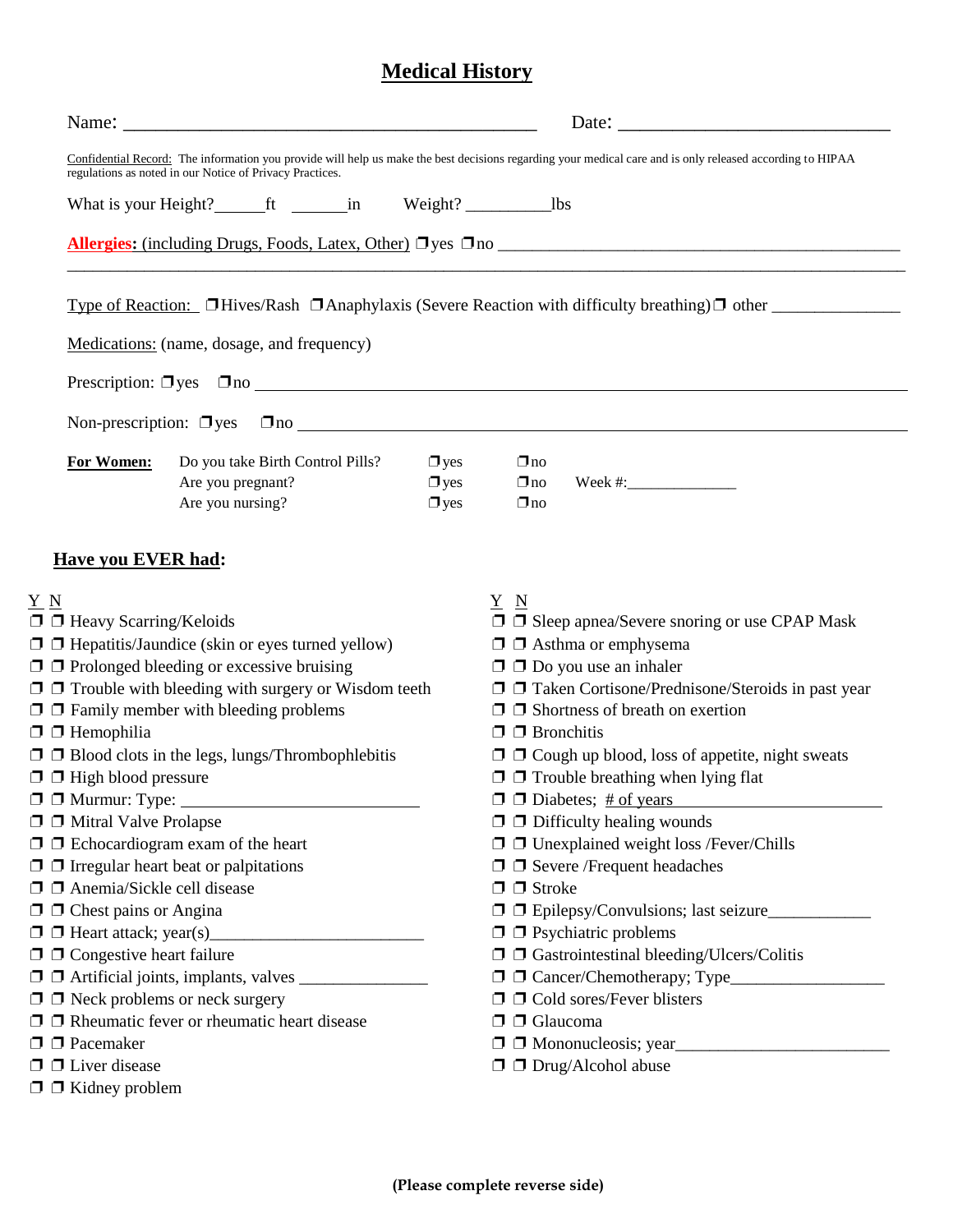|                                                   | Any other Medical Conditions: (past & present) $\Box$ yes                                                                                                                                            |  |
|---------------------------------------------------|------------------------------------------------------------------------------------------------------------------------------------------------------------------------------------------------------|--|
| Previous Surgeries: $\Box$ yes $\Box$ no          | <u> 1980 - John Stone, Amerikaansk politiker († 1908)</u>                                                                                                                                            |  |
|                                                   | Have you EVER smoked tobacco? □ yes □ no (# of packs per day: ____ # of Years ___ Year Quit: _____)                                                                                                  |  |
|                                                   | Have you ever had any difficulty with an esthesia? $\Box$ yes                                                                                                                                        |  |
|                                                   | Have any family members ever had any difficulty with anesthesia? $\Box$ yes $\Box$ no (explain :                                                                                                     |  |
| Have you ever had a blood transfusion? $\Box$ yes |                                                                                                                                                                                                      |  |
| Have you ever had an AIDS/HIV test? $\Box$ yes    | $\Box$ no (what year _________, results? $\Box$ negative or $\Box$ positive)                                                                                                                         |  |
|                                                   | I hereby state that the information given today is correct to the best of my knowledge. I also understand that it is<br>my responsibility to inform this office of any changes in my medical status. |  |
| Signature                                         | Date                                                                                                                                                                                                 |  |
|                                                   |                                                                                                                                                                                                      |  |
| <b>OFFICE USE ONLY</b>                            | <b>OFFICE USE ONLY</b><br>OFFICE USE ONLY OFFICE USE ONLY                                                                                                                                            |  |

| 1.) $\Box$ No changes in my medical history. Signature: | Date: |
|---------------------------------------------------------|-------|
|                                                         |       |
|                                                         |       |
| 2.) $\Box$ No changes in my medical history. Signature: | Date: |

 $\frac{1}{\sqrt{1-\frac{1}{2}}}$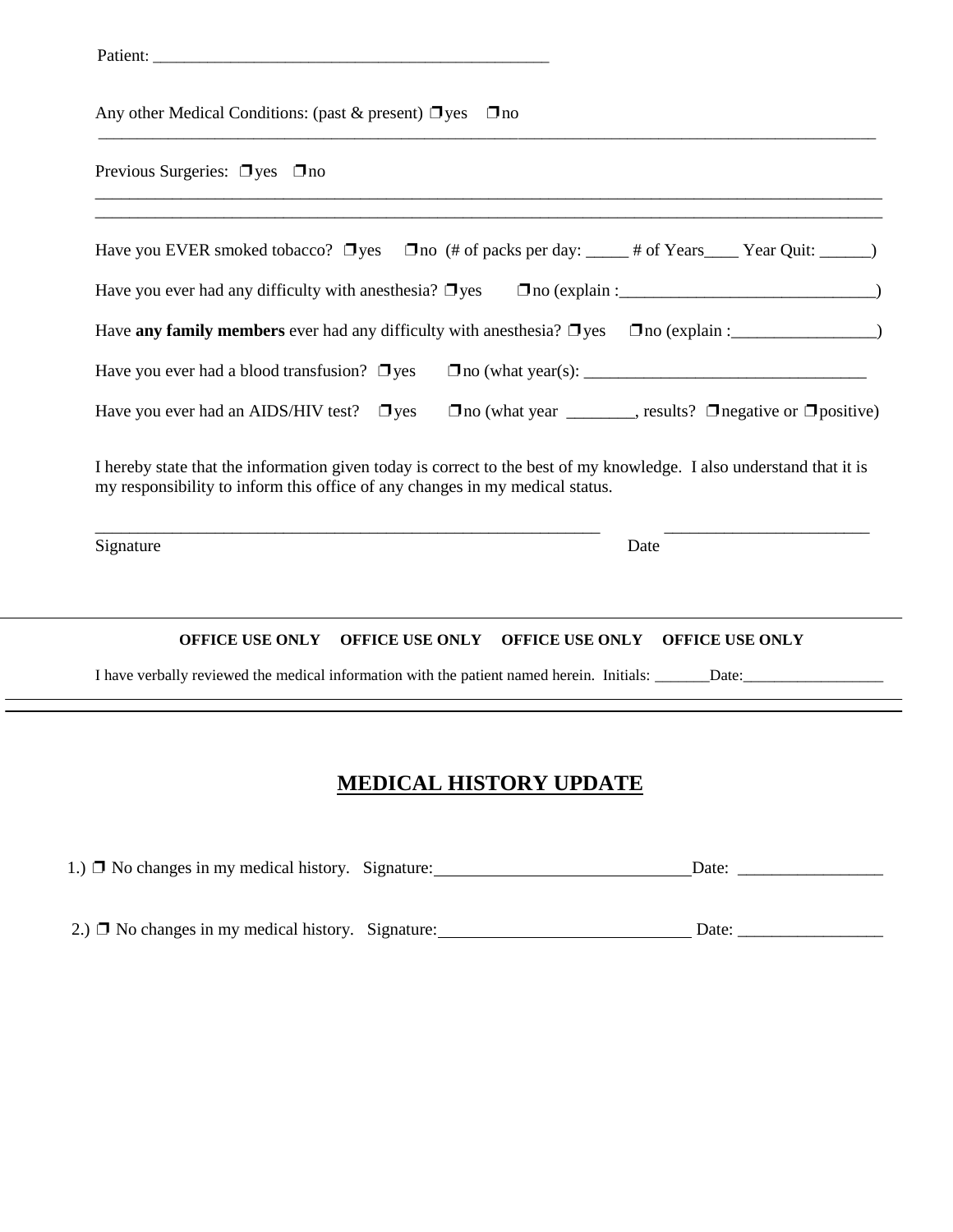# David F. Pratt, M.D. FACS PS
Solution Cosmetic & Reconstructive

 *Certified by the American Board of Plastic Surgery*Plastic Surgery

Patient: \_\_\_\_\_\_\_\_\_\_\_\_\_\_\_\_\_\_\_\_\_\_\_\_\_\_\_\_\_\_\_\_\_\_\_\_\_\_\_\_\_\_\_\_\_\_\_\_\_\_\_\_\_\_\_\_\_ Date: \_\_\_\_\_\_\_\_\_\_\_\_\_\_\_\_\_

### **□ I do NOT request further information**

**□ I would like to discuss improvement of the following with Dr. Pratt during my consultation:** 

### **Aging appearance of my: Injectibles / Fillers:**

- □ Skin
- 
- 
- □ Lips (thinning or down turned corners) □ Collagen
- 
- □ Low brow
- □ Sad, baggy or puffy eyelids
- □ Heavy jowls
- □ Double chin or weak chin
- □ Facial folds and creases
- $\Box$  Fine lines and wrinkles
- □ Sun damage
- □ Skin tone
- □ Loss of facial fullness

## **Breast:**

- □ Size
- □ Shape
- □ Position, sagging
- □ Symmetry between my breasts
- □ Areolar or nipple size
- $\square$  Inverted nipple(s)

## **Facial appearance / proportion of my:**

- □ Eyes
- □ Nose
- □ Ears
- □ Cheeks
- □ Lips
- □ Jaw
- □ Chin

## **Body:**

- □ Arms
- □ Back
- □ Breast
- □ Chest
- □ Upper abdomen
- □ Lower abdomen
- □ Buttocks
- □ Hips
- □ Inner thighs
- □ Outer thighs
- □ Legs
- □ Excess fat deposits
- □ Exaggerated curves
- □ Lack of defined curves

## **Other:**

□ Irregular scars

 $\Box$  Moles, skin tags or other growths

- □ Face BOTOX
- □ Eyes □ Prestylane
	-
- □ Neck □ Neck □ Juvaderm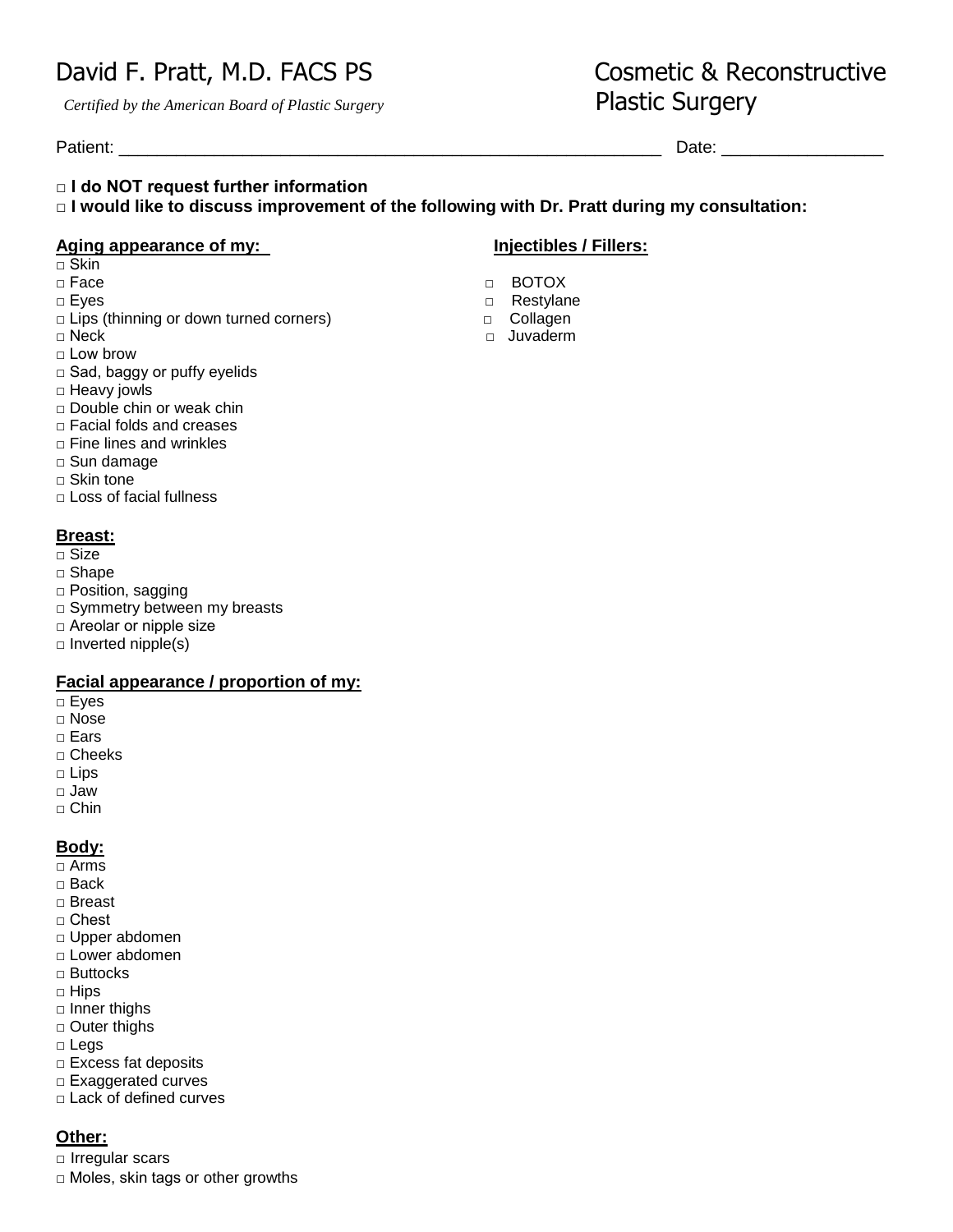*Certified by American Board of Plastic Surgery* Plastic Surgery

## Payment Policy for Cosmetic Surgery Procedures

A non-refundable deposit of one thousand five hundred dollars (\$1,500) is required to schedule a surgical procedure.

The total payment for surgery is due a minimum of 14 days prior to the surgery date.

Acceptable forms of payment include cash, personal check, cashier's check, money order, Master Card, Visa and Care Credit. There is information available regarding financing. A 3% convenience fee will be added to your credit card transactions for procedures totaling \$1,000 or more, based on the full procedure fee.

Failure to comply with this payment schedule will result in forfeiture of the deposit and cancellation of surgery. If the date of surgery is changed by the patient, the deposit is forfeited. Rescheduling surgery on another date will require an additional deposit.

Cancellation of surgery by the patient within 14 days of the surgery will result in the forfeiture of the Surgery Booking Fee, which equals 50% of the entire surgery fee.

I have read the above payment policy and understand its contents.

Patient's Signature: \_\_\_\_\_\_\_\_\_\_\_\_\_\_\_\_\_\_\_\_\_\_\_\_\_\_\_\_\_\_\_\_\_\_\_Date:

Patient's Printed Name: \_\_\_\_\_\_\_\_\_\_\_\_\_\_\_\_\_\_\_\_\_\_\_\_\_\_\_\_\_\_\_\_\_\_\_\_\_\_\_\_\_\_\_\_\_\_\_\_\_\_\_\_\_\_\_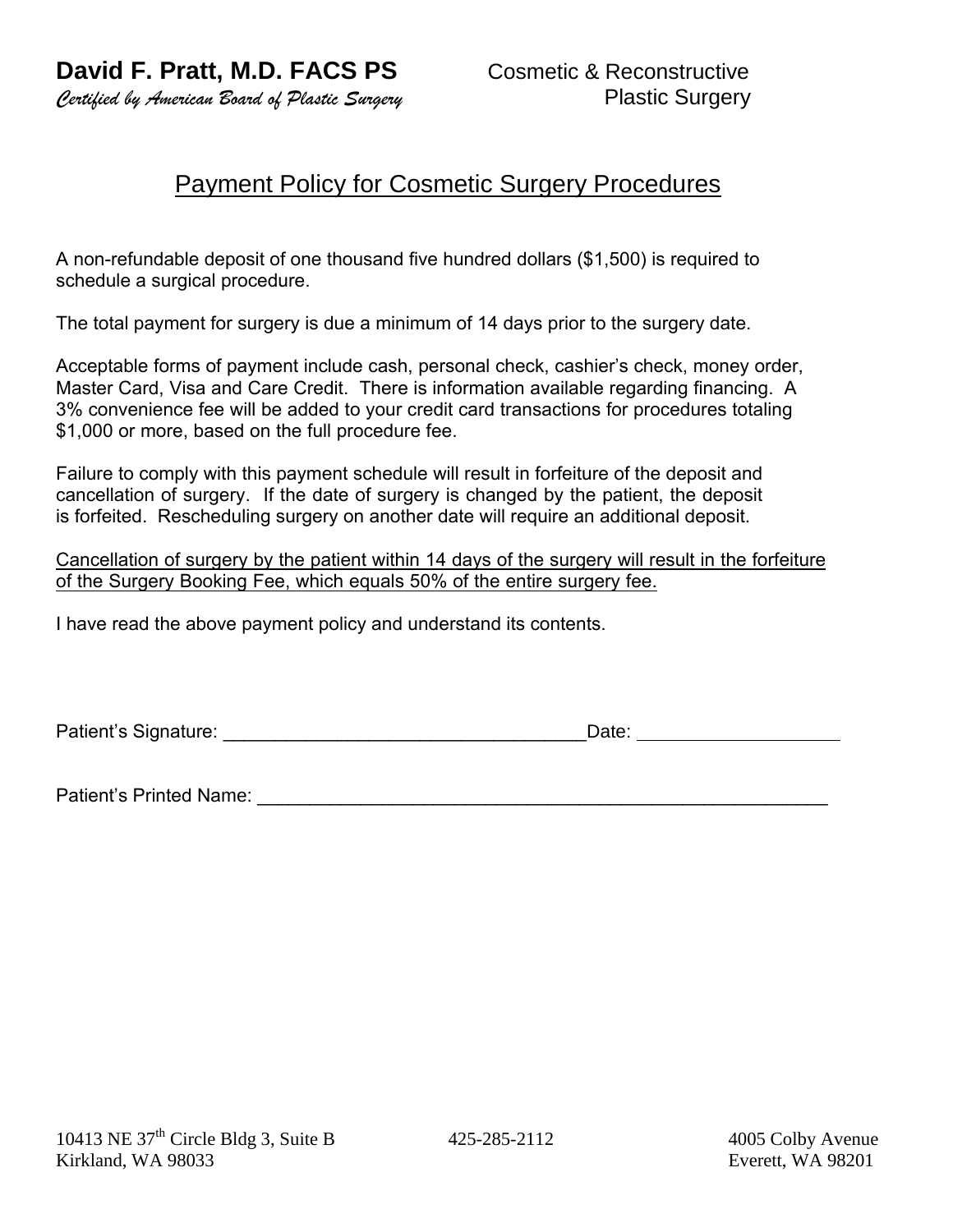# David F. Pratt, M.D. Cosmetic & Reconstructive *Certified by the American Board of Plastic Surgery* Plastic Surgery

## **COMMUNICATION OF MEDICAL INFORMATION**

You have the right to have your medical information kept confidential. You also have the right to designate whom we can share this information with. Please complete the information below. Place your initials on the line to indicate your preference.

\_\_\_\_\_ I authorize that information may be left on my home voice mail system.

\_\_\_\_\_ I request that you contact and speak with me only.

I request that you call the following number(s) only:

(First choice:)\_\_\_\_\_\_\_\_\_\_\_\_\_\_\_\_\_\_\_\_ cell/home phone/work phone/other (please circle one)

(Second choice:) cell/home phone/work phone/other (please circle one)

You may leave information with the following person(s):

| Name: | Relationship: | Contact #: |
|-------|---------------|------------|
| Name: | Relationship: | Contact #: |
| Name: | Relationship: | Contact #: |

## **\*\*\*Please indicate whether you authorize receipt of e-mails from us.\*\*\***

 $\Box$  I authorize e-mail communication.  $\Box$  I decline e-mail messages.

Your e-mail address:

E-mail should not be used for urgent or time-sensitive exchange of information. *For urgent or time sensitive matters, please contact us by phone or in person only.* At the discretion of this office, if the message is deemed sensitive to time and content, we will contact you by phone (see above.) If you initiate communication with us using e-mail for other matters, we may reply using e-mail. Please note that e-mail messages may become part of your medical file.

I understand I can change any of this information in the future as necessary.

Signed: Date:

10413 NE  $37<sup>th</sup>$  Circle, Building 3, Suite B 425 285 2112 4005 Colby Avenue Kirkland, WA 98033 Everett, WA 98201

[www.prattplasticsurgery.com](http://www.prattplasticsurgery.com/)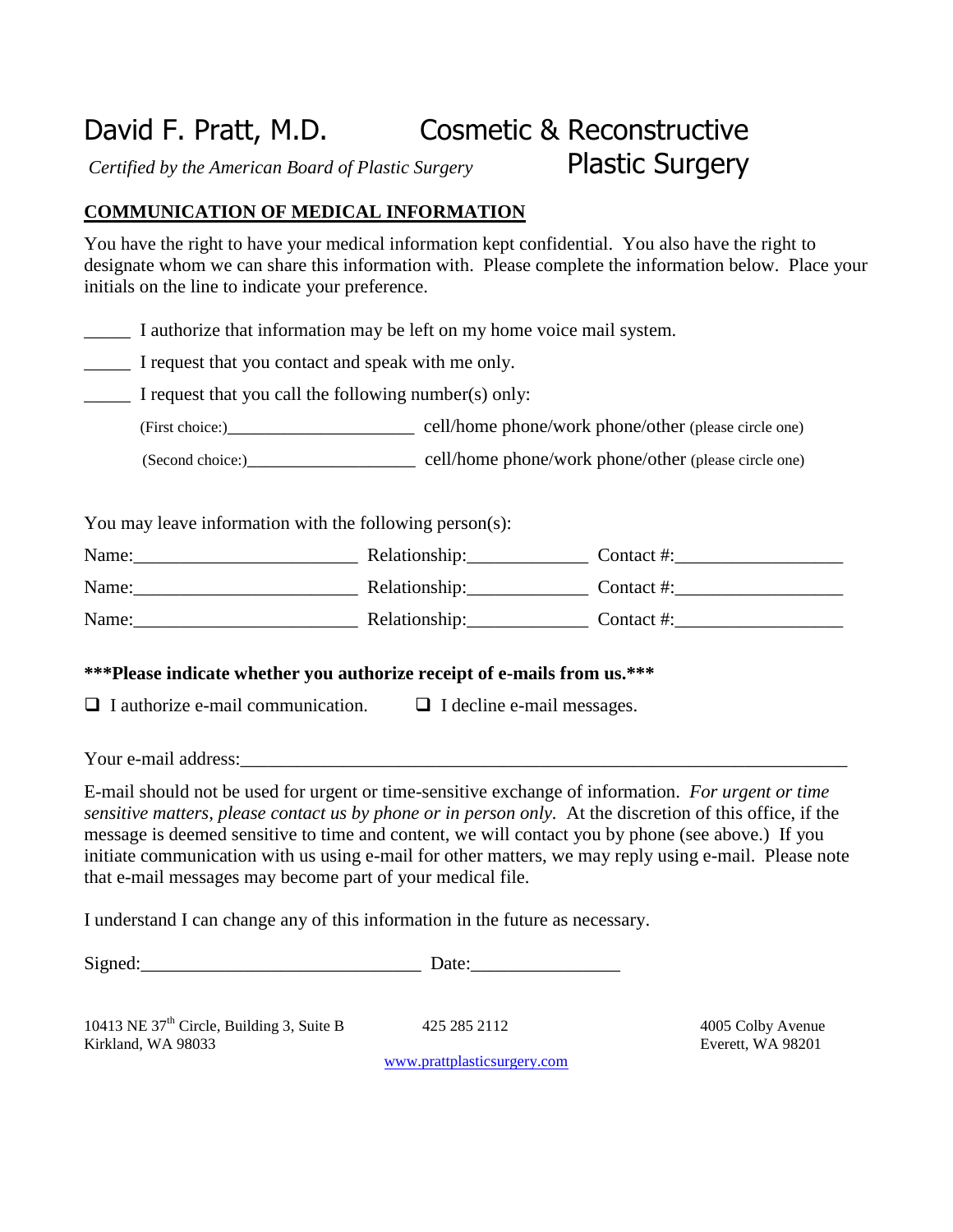# **Notice of Privacy Practices**

David F. Pratt, M.D. FACS/Pratt Plastic Surgery

Our office understands the need for protection of our patient's confidential medical and financial information and we have always maintained sensitivity to the distribution of this information. We are cautious when speaking within the office and comply with accepted standards regarding the release of information. HIPAA (Health Insurance Portability and Accountability Act) is the new federal ruling, applicable to all facilities and business entities having access to private health information. This states all patients must be informed of the office's privacy practices, and also outlines your right as a patient to receive copies of your health information.

Please read the following, sign, and date at the bottom. Do not hesitate to ask the office staff if you have any questions upon your request or would like a copy of this notice.

- 1. Charts and medical information: We can only release information to individuals or offices upon your written, signed and dated request, unless it assists in your medical care (such as the hospital or therapist), is required by your insurance (such as sending an operative report or incident report,) or is to be given to a government or law enforcement agency. Charts are maintained so that access is only by staff members. We give utmost care when faxing and copying records. Unneeded information, such as a duplicate operative report, is shredded.
- 2. Financial records: These records are maintained confidentially- both by speech and in writing. No one may access your information except by your written release, except insurance companies working on your current claim, or as permitted by law (such as a current spouse.)
- 3. Requesting medical records: You may receive copies of your medical records, upon written request. Forms are available from the staff and must be fully completed. We may also charge a reasonable fee for the costs of copying. By law, we must notify you within 15 days if the records are or are not available, or have the records available for your review during regular business hours.

If you wish to make a change to the notations in your file, please notify o

4. Discipline: Our staff has been trained regarding office policies. The office has a discipline protocol in place should there be a breach of confidentiality. If you believe your privacy rights have been violated or have any concerns, please contact our office manager.

I certify that I have read the above information, have had the opportunity to ask questions, understand the policy as outlined above, and, if I wish, have received a copy of this form.

I  $\Box$  request  $\Box$  do not request a copy of this form.

| $\sim$ |  |  |
|--------|--|--|
|--------|--|--|

Printed Name: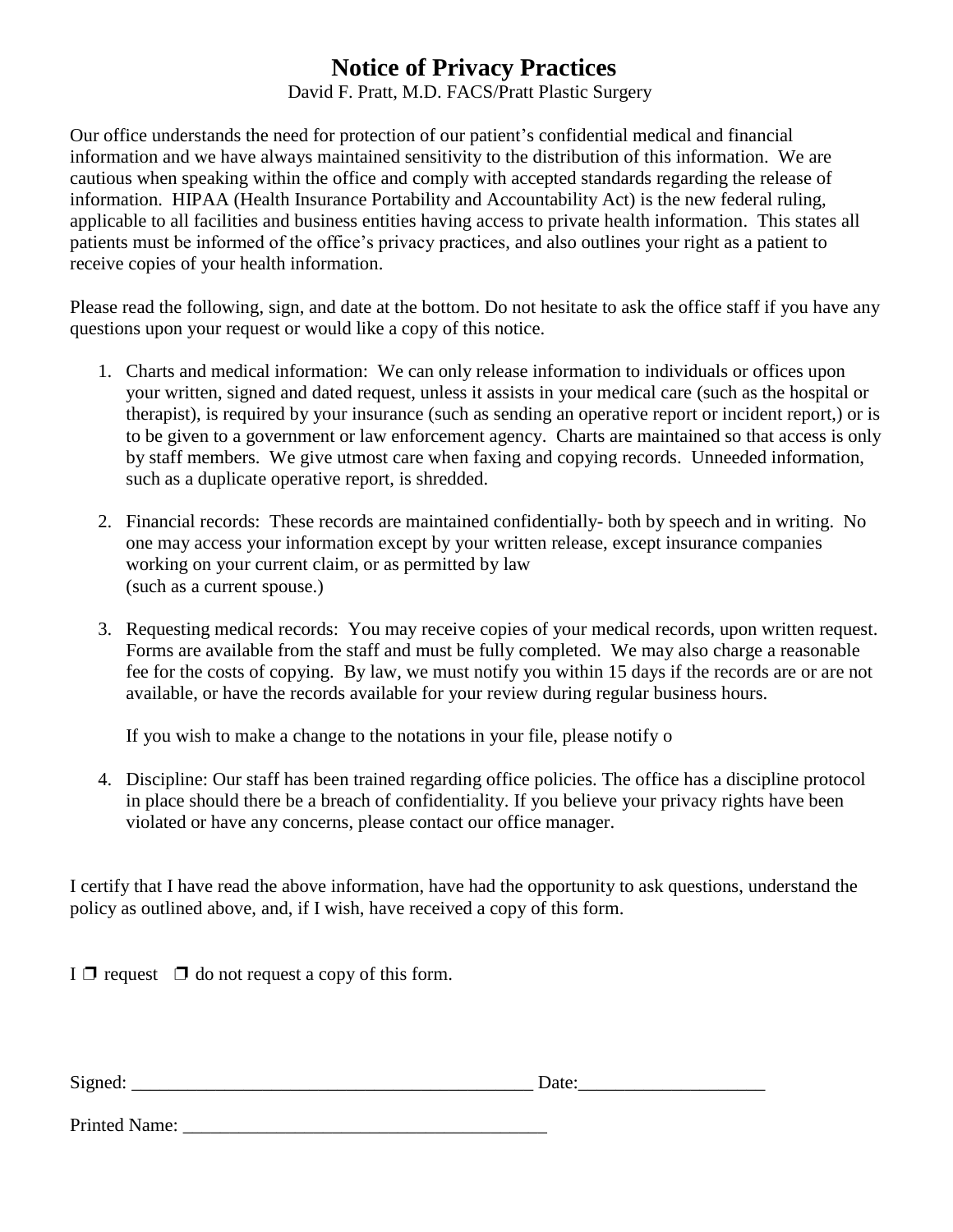# **David F. Pratt, M.D. FACS PS** Cosmetic & Reconstructive Plastic Surgery *Certified by American Board of Plastic Surgery*

## **Medication Refill Policy**

In order to properly handle your request for medication refills, we require at least **48 hours**. (On Friday afternoons, please call before 3:30 pm to allow time to verify the refill request and call in to your pharmacy.) At the time of calling, please give your name, contact phone number, the name of the medication, and the pharmacy name and phone number.

## **Completion of Forms**

Forms, such as those from your employer, workman's compensation, automobile insurance, etc. will take an average of three (3) to seven (7) days to complete. These forms are usually forwarded to the address and fax number listed on the form. (Please check the form for this information.) A copy is kept as part of your records. If you wish to pick the form up from our office, please inform us; we will notify you when it is ready. Please leave a daytime contact number with our office staff.

## **Request for Medical Records and Photographs**

You must complete an authorization to release information form prior to these being sent to any office, except in certain cases as outlined by the law. For medical records, by law, we have 15 days to notify you of the availability of the records, though we will do our best to accommodate the request sooner, if possible. In some cases, there may be a small charge.

## **No Show/Cancellation Policy**

Our office requires a minimum of 48 hours (2 working days) to cancel an appointment. If there is a no show or a failure to cancel within 48 hours it may result in a **charge equal to, but not greater than, the visit fee, per occurrence.** This charge cannot be billed to your insurance; you will be responsible for this amount.

## **Cell Phones**

We respectfully request that you turn off your cell phone upon entering the building. The clinic has sensitive medical equipment which is affected by cell phones.

I certify I have read this form and understand its contents. I have had the opportunity to ask questions and these have been answered to my satisfaction.

|                                                                                   | Date: $\_\_$ |
|-----------------------------------------------------------------------------------|--------------|
|                                                                                   |              |
| If signed by someone other than the patient: Relationship: ______________________ |              |
|                                                                                   |              |
| $\Box$ Patient has requested and received a copy of this form.                    |              |